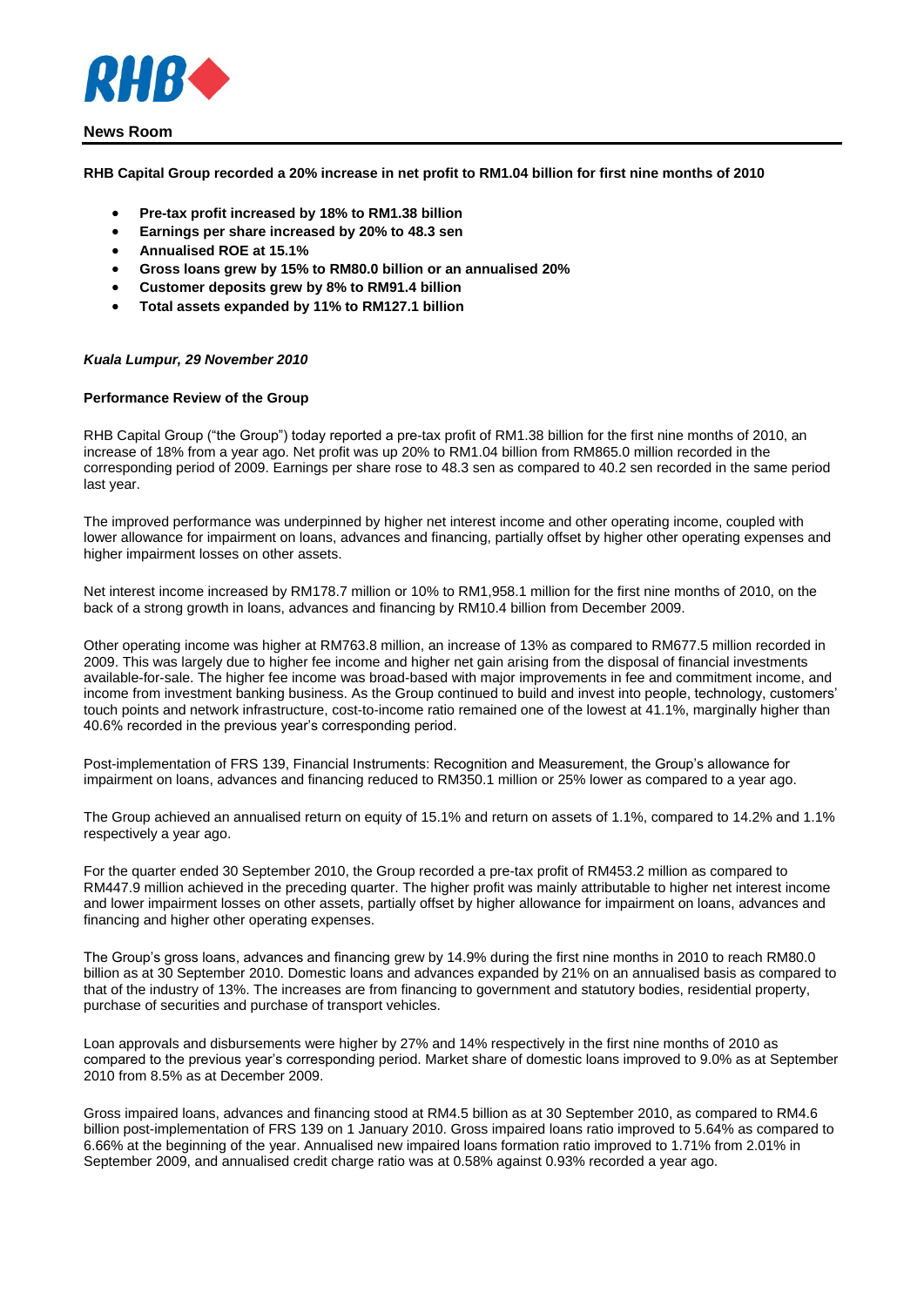

The Group's customer deposits grew by 7.8% or RM6.6 billion for the first nine months to September 2010 on the back of a 10% and 3% increase in fixed deposits and demand deposits respectively. Domestic customer deposits increased by 7.9% during the first nine months of the year, almost twice that of the industry of 4.1%. Overall market share improved to 7.8% from 7.5% as at December 2009. Demand and savings deposits contributed 27% of the Group's deposits as compared to the industry of 25%. The Group's loans-to-deposits ratio stood at 87.5% as at 30 September 2010.

Total assets of the Group expanded by RM12.2 billion or 10.6% to RM127.1 billion as at 30 September 2010, this was mainly contributed by loans and investment asset growth. Shareholders' equity strengthened to RM9.7 billion, and net assets per share improved to RM4.48 from RM4.04 as at 31 December 2009.

### **Performance Review of Subsidiaries**

RHB Bank Berhad ("RHB Bank") continued to be the largest contributor of the Group, accounting for 93% of the Group's profit. For the first nine months to 30 September 2010, RHB Bank recorded a pre-tax profit of RM1.27 billion, up 22% from a year ago.

The balance sheet of RHB Bank remained strong with total assets at RM104.1 billion. Shareholders' equity stood at RM8.1 billion as at 30 September 2010.

RHB Investment Bank Berhad ("RHB Investment Bank") recorded a pre-tax profit of RM63.4 million for the first nine months of 2010, 33% lower from the previous year's corresponding period. The lower profit was mainly due to higher impairment losses on other assets, lower net interest income and higher other operating expenses, partially offset by higher fee income and higher net gain on disposal of financial investments available-for-sale.

RHB Investment Bank continued to maintain its industry leadership position in the country by maintaining the first (1st) position in mergers and acquisitions (for deals with target Malaysian companies) and ranked third (3rd) in both the equities and debt capital markets as at 30 September 2010.

RHB Islamic Bank Berhad achieved a pre-tax profit of RM69.4 million for the first nine months in 2010, 40% higher as compared to the previous year's corresponding period. This was mainly attributed to higher net interest income on the back of 18% growth in gross financing base, coupled with lower allowance for impairment on financing and advances.

#### **Significant Corporate Developments**

- 1. On 19 October 2009, RHB Capital Berhad ("RHB Capital") entered into the following agreements with PT Mestika Benua Mas ("Vendor"):
	- i. a conditional sale and purchase agreement ("CSPA") to acquire 80% of the issued and paid-up share capital in PT Bank Mestika Dharma ("Bank Mestika") for a total cash consideration of Rp3,118 billion (equivalent to RM1,163 million) ("Proposed Acquisition"); and
	- ii. a put and call option agreement to acquire a further 9% interest in Bank Mestika after its proposed initial public offering for a total cash consideration of Rp350.8 billion (equivalent to RM131 million) plus additional performance-related returns of up to 15% per annum compounded annually (adjusted for dividends paid) ("Proposed Options").

The acquisition of the first 80% equity in Bank Mestika will be financed via new borrowings which in turn will be refinanced through the proceeds to be raised from the proposed renounceable rights issue of new ordinary shares of RM1.00 each in RHB Capital, totaling RM1.3 billion ("Proposed Rights Issue").

Bank Negara Malaysia ("BNM") had on 4 January 2010 granted its approval to the Company to acquire up to 89% of the issued and paid-up share capital of Bank Mestika and Bursa Malaysia Securities Berhad ("Bursa Securities") had on 20 April 2010 approved the listing and quotation of up to 1,300,000,000 new ordinary shares of RM1.00 each in RHB Capital. The approval of both BNM and Bursa Securities are subject to certain conditions being fulfilled.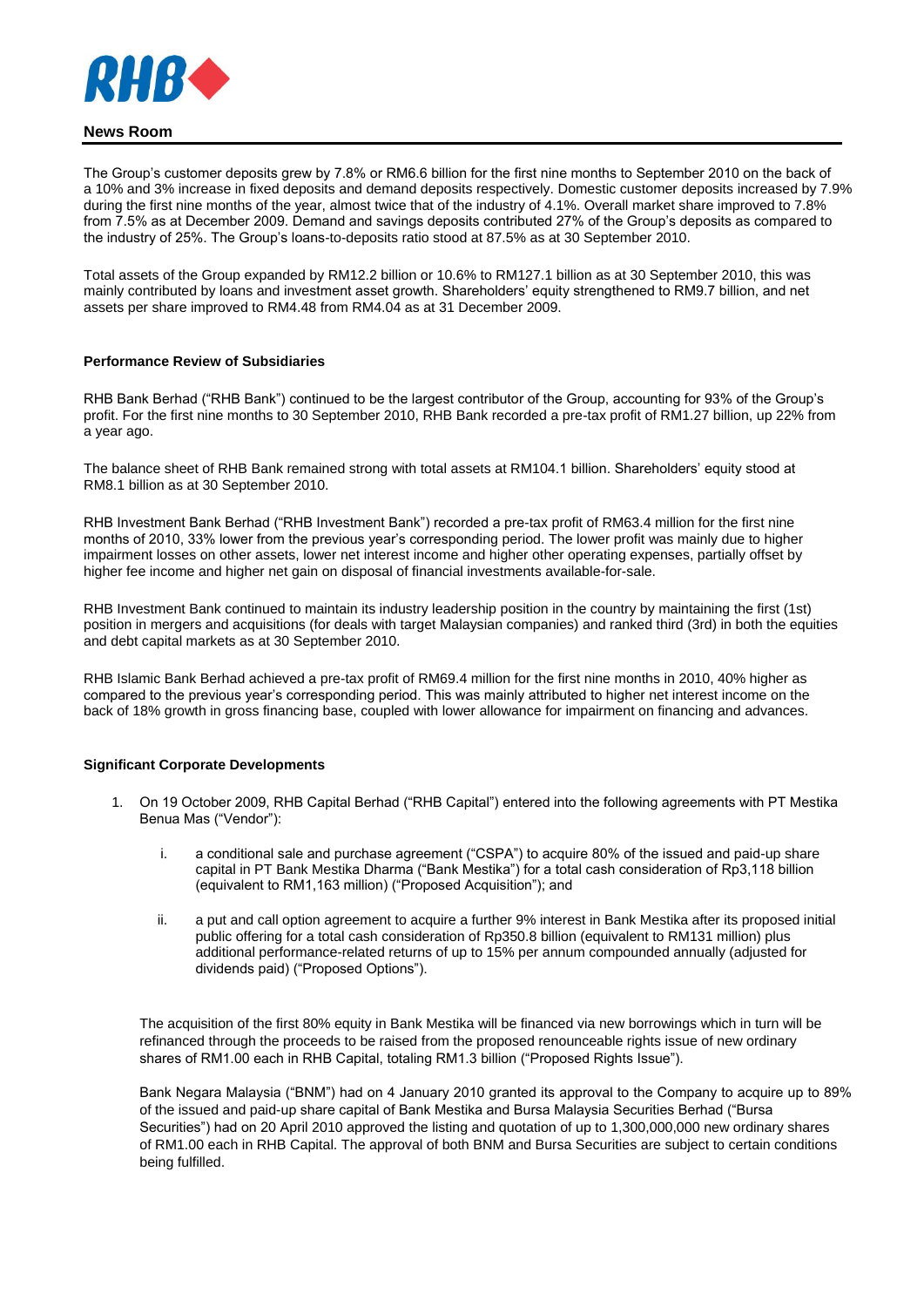

The shareholders of the Company had approved the Proposed Rights Issue at an Extraordinary General Meeting convened on 19 May 2010.

RHB Venture Capital Sdn Bhd ("RHBVC") (a wholly-owned subsidiary of RHB Capital to which the Company has assigned all of its rights, titles, interests, benefits and entitlements as well as novated all of its obligations and liabilities as contained in, inter-alia, the CSPA to RHBVC) and the Vendor, are still taking the necessary steps to fulfill the conditions precedent of the CSPA, for which the period to satisfy or waive the conditions precedent of the CSPA ('Long Stop Date') had expired on 16 July 2010. In this respect, RHBVC and the Vendor have mutually agreed to extend the Long Stop Date to 19 April 2011.

2. On 1 July 2010, RHB Bank entered into a 10-year exclusive Bancassurance Agreement with Tokio Marine Life Insurance Malaysia Berhad (formerly known as TM Asia Life Malaysia Berhad) ("Tokio Marine Life"), under which RHB Bank will receive an exclusivity fee of RM100 million over a 10-year exclusive bancassurance relationship with Tokio Marine Life.

Under the Exclusive Bancassurance Agreement, RHB Bank will sell, market and promote conventional life insurance products developed by Tokio Marine Life via its distribution channels and any other alternative distribution channels jointly developed by RHB Bank and Tokio Marine Life.

- 3. On 8 October 2010, RHB Capital completed the acquisition of an additional 15.2% stake in RHB Insurance Berhad ("RHB Insurance") from Nissay Dowa General Insurance Co. Ltd at a cash consideration of RM44.5 million, which was financed via internal funds. Following this, RHB Capital now holds 94.7% of the issued and paid-up share capital of RHB Insurance.
- 4. On 26 May 2010, RHB Hartanah Sdn Bhd ("RHB Hartanah"), a wholly-owned subsidiary of the Company entered into a Sale and Purchase Agreement with Bedford Land Sdn Bhd to acquire 11,596,000 ordinary shares of RM1.00 each in Positive Properties Sdn Bhd ("PPSB"), representing the remaining 50% equity interest in PPSB for a total cash consideration of RM35,003,874. PPSB held a plot of land at Lot No. 29 Seksyen 90, Tower and District of Kuala Lumpur ("Lot 29"). The purchase consideration was arrived at based on a willing-buyer-willingseller basis after taking into consideration the unaudited net assets of PPSB for the financial period ended 31 March 2010 and an independent market valuation of Lot 29 held by PPSB. The purchase consideration was fully settled on the even date and PPSB became a wholly-owned subsidiary of RHB Hartanah effective 26 May 2010.

The acquisition of PPSB is to enable RHB Capital to fully control PPSB and thus facilitate future development on Lot 29. The acquisition of PPSB represents a long-term strategic plan of RHB Capital to consolidate all of the RHB Banking Group's Kuala Lumpur City Centre operations into a single location for better operational efficiency.

5. On 8 July 2010, RHB Hartanah entered into a Share Sale Agreement with Rashid Hussain Berhad (in members' voluntary liquidation) ("RHB") to acquire the entire issued and paid-up share capital of RHB Property Management Sdn Bhd ("RHBPM"), comprising 500,000 ordinary shares of RM1.00 each in RHBPM, from RHB for a cash consideration of RM5.36 million. The acquisition was completed on 16 July 2010, whereby on the even date

RHBPM became a wholly-owned subsidiary of RHB Hartanah. RHBPM is in the business of providing property management services to the RHB Capital Group of Companies.

## **Prospects for the Year**

The Malaysian economy is expected to grow by 7% for the full year of 2010, having recorded a strong growth of 8.0% for the first nine months of the year. In line with this forecast, the Malaysian banking sector will remain robust, underpinned by high capitalisation, stable asset quality and strong liquidity position.

"Market demand for banking products and services is expected to remain strong and active and the Group will continue to focus on building its respective market shares in its core businesses. The introduction of "EASY by RHB" (RHB's simple, fast and paperless community banking initiative) has progressed well, with over 100 outlets opened to date, it has enabled the Group to successfully further penetrate the retail market and gaining traction in its domestic market position," said Dato' Tajuddin Atan, the Group Managing Director of the RHB Banking Group.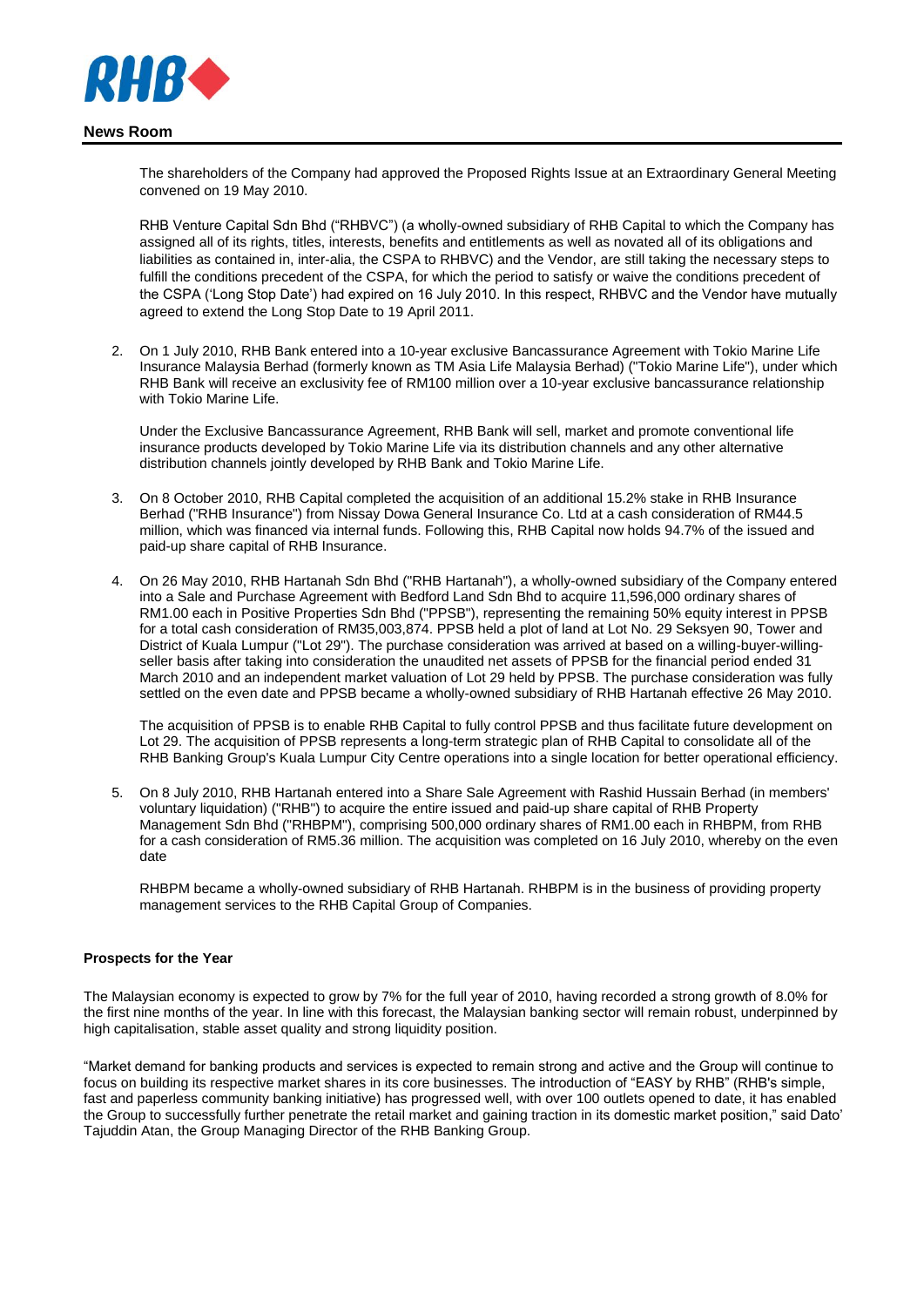

"The retail and capital market activities will continue to be active for the rest of the year, and with the infrastructure being put in place over the past 18 months, the RHB Banking Group is well poised to reap the benefits of the continued economic growth in the country," concluded Dato' Mohamed Khadar Merican, Chairman of RHB Capital.

## **Financial Highlights**

## **RHB CAPITAL (RM'000)**

| <b>Financial Performance</b>                            | 9 months ended<br>30 September 2010 | 9 months ended<br>30 September 2009 |
|---------------------------------------------------------|-------------------------------------|-------------------------------------|
| Operating profit before<br>allowances                   | 1,751,234                           | 1,601,750                           |
| Profit before taxation                                  | 1,375,396                           | 1,161,304                           |
| Profit attributable to equity<br>holders of the Company | 1,040,113                           | 864,979                             |
| Earnings per share (sen)                                | 48.3                                | 40.2                                |

| <b>Balance sheet</b>                                    | As at<br>30 September 2010 | As at<br>31 December 2009 |
|---------------------------------------------------------|----------------------------|---------------------------|
| Gross loans, advances and<br>financing                  | 80,039,679                 | 69,635,005                |
| Gross impaired loans, advances<br>and financing         | 4,510,294                  | 3,253,499 N1              |
| Deposits from customers                                 | 91,440,905                 | 84,841,065                |
| <b>Total assets</b>                                     | 127,115,697                | 114,951,382               |
| Equity attributable to equity<br>holders of the Company | 9,653,975                  | 8,707,741                 |
| Net assets per share (RM)                               | 4.48                       | 4.04                      |

### *N1: Old BNM GP3*

*This release contains forward-looking statements such as the outlook for the RHB Banking Group. Although RHB believes that the expectations reflected in such future statements are reasonable at this time, there can be no assurance that such expectations will prove correct. Actual performance may be materially different from that anticipated or described herein, and RHB Capital's financial and business plans may be subject to change.*